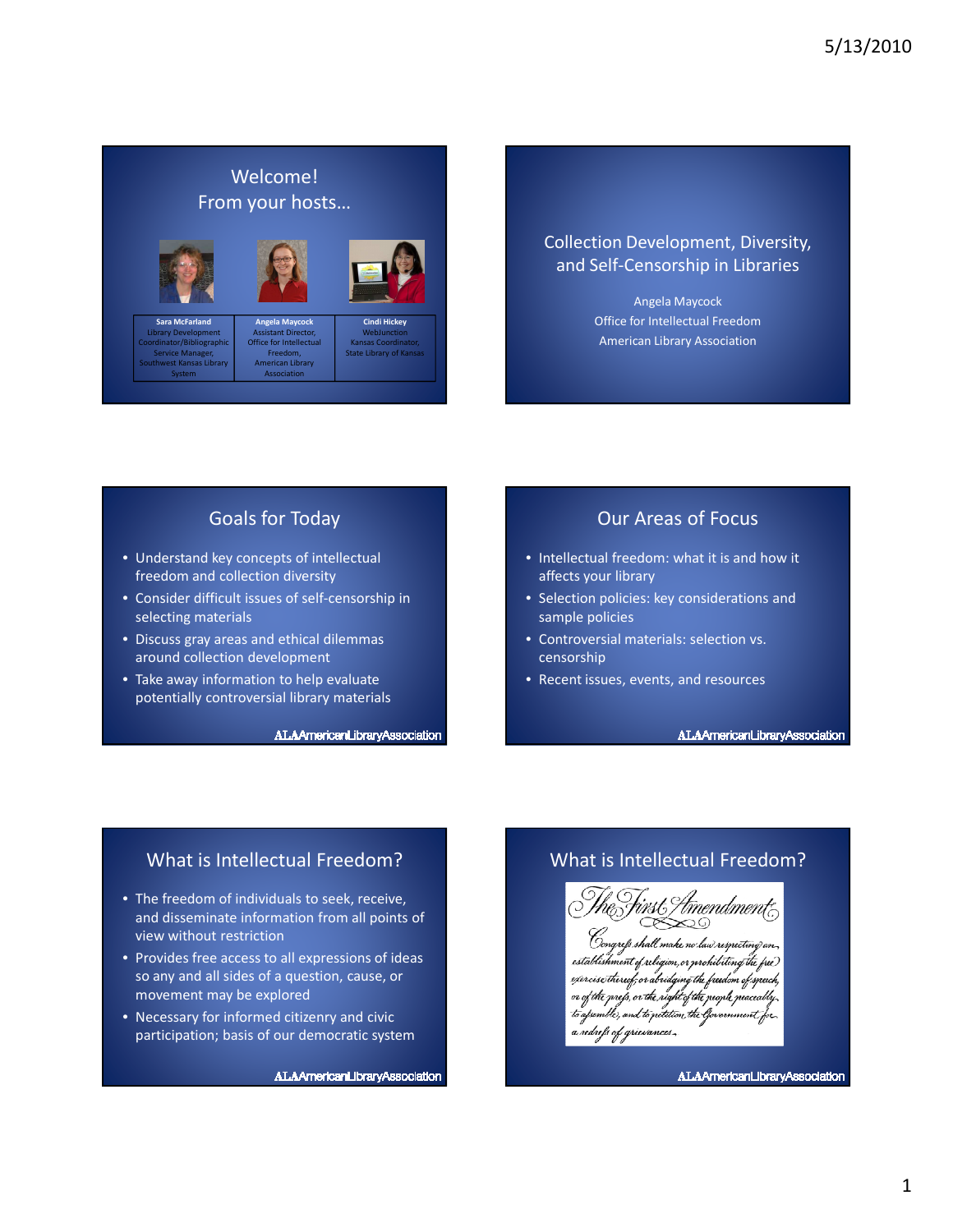# Intellectual Freedom

- Library Bill of Rights
	- Basic ALA policy on free access to libraries
	- http://www.ala.org/ala/issuesadvocacy/intfreedom/ librarybill (and Interpretations)
- ALA's Office for Intellectual Freedom
	- Established 1967 to support Library Bill of Rights
	- Goal: educate librarians and the general public about the nature and importance of intellectual freedom in libraries
	- www.ala.org/oif

ALAAmericanLibraryAssociation

#### Library Bill of Rights

- The American Library Association affirms that all libraries are forums for information<br>and ideas, and that the following basic policies should guide their services.<br>I. Books and other library resources should be provided f
- 
- 
- 
- 
- 
- - ALAAmericanLibraryAssociation



#### How IF Issues Can Affect Libraries

- Internet access and filtering
- Privacy and confidentiality
- Restrictions on access based on age, sex, etc.
- Access to meeting rooms and displays
- Our focus today: Collection development decisions and requests for reconsideration (challenges)

ALAAmericanLibraryAssociation

## How Do Libraries Choose?

- Selection (or collection development) policies
	- Policies must be written, not informal
	- Approved or endorsed by Library Board
	- Ensures that work is done consistently, according to professional standards
	- Provides a mechanism for voices to be heard and considered when concerns arise

ALAAmericanLibraryAssociation

## Selection Policy Components

- Objectives (why do we select?)
- Responsibility for selection (who selects?)
- Criteria (how do we select?)
- Procedures (what steps do we take to select?)
- Special areas (how do we handle gifts, etc?)
- Intellectual freedom and reconsideration policies (how do we handle concerns?)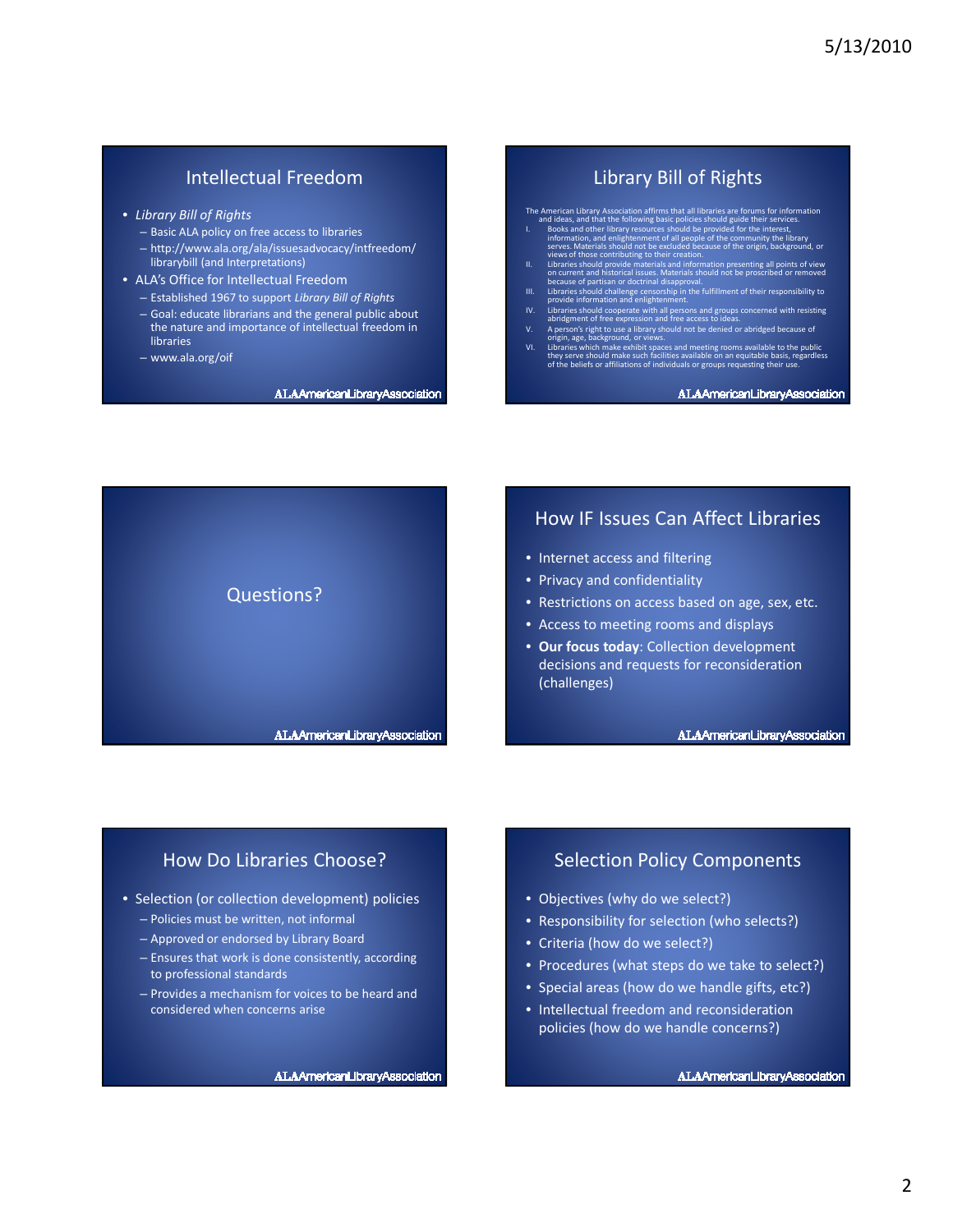## Sample Policies

- http://stevenscountylibrary.com/SCLPolicyMa nual.htm
- http://iola.mykansaslibrary.org/?page\_id=74
- http://www.nortonvillelibrary.org/?page\_id=9
- http://www.kckpl.lib.ks.us/kckpl/cdpolicy.html
- http://www.kclibrary.org/200-collectiondevelopment

#### ALAAmericanLibraryAssociation

#### Why Controversial Material?

- Libraries strive to meet the information needs of everyone in the community
- Our communities are increasingly diverse
- What one person finds objectionable or offensive may be invaluable to another
- Libraries provide choice: individuals choose for themselves and their own families

#### ALAAmericanLibraryAssociation

#### Selection vs. Censorship

• "Selection's approach to the book is positive, seeking its values in the book as a book, and in the book as a whole. Censorship's approach is negative, seeking for vulnerable characteristics wherever they can be found—anywhere within the book, or even outside it. Selection seeks to protect the right of the reader to read; censorship seeks to protect—not the right—but the reader himself from the fancied effects of his reading. The selector has faith in the intelligence of the reader; the censor has faith only in his own." – Lester Asheim, "Not Censorship but Selection," 1953

ALAAmericanLibraryAssociation

#### What About the Gray Areas?

- We don't have any gay parents in our community, so why should I buy And Tango Makes Three?
- Is it censorship if I don't select Twilight for my elementary school library?
- If I personally disagree with homosexuality or abortion, why should I promote those issues in my library collection?

#### ALAAmericanLibraryAssociation

#### What About the Gray Areas?

- If I know a book will be controversial in my community, why should I risk ruffling feathers?
- What if I agree that a book is sexually or racially offensive?
- Can't I just argue that those books are low quality and don't meet our standards?

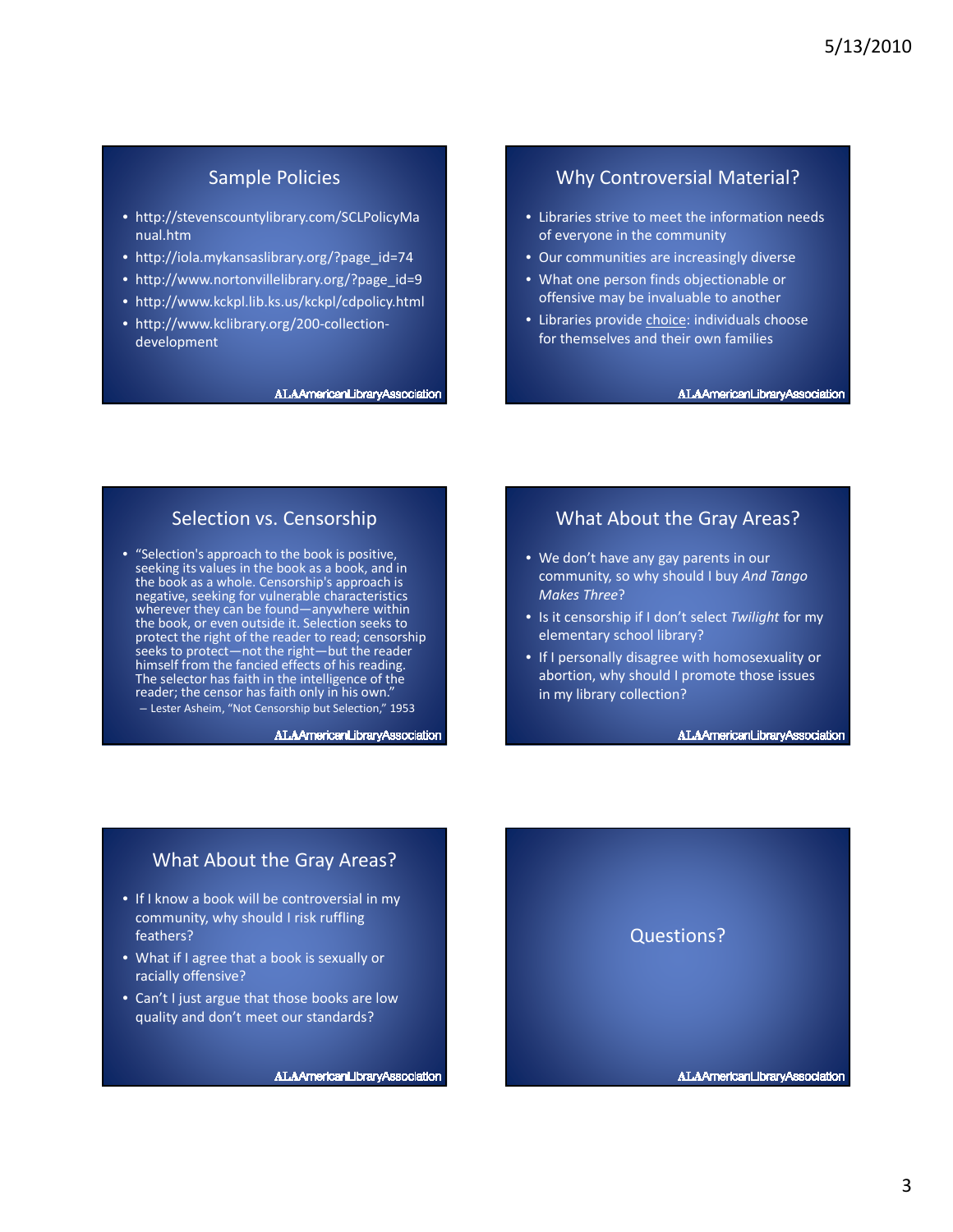# Ethical Dilemmas

- Ethical dilemmas occur when values are in conflict, e.g. personal vs. professional
- ALA Code of Ethics states the values to which we are committed
	- Article VII: We distinguish between our personal convictions and professional duties and do not allow our personal beliefs to interfere with fair representation of the aims of our institutions or the provision of access to their information resources.

ALAAmericanLibraryAssociation

### Collection Diversity

- "Library collections must represent the diversity of people and ideas in our society.
- "Librarians have a professional responsibility to be inclusive, not exclusive, in collection development and in the provision of interlibrary loan.
- "Examples of censorship may include removing or not selecting<br>materials because they are considered by some as racist or<br>sexist; not purchasing conservative religious materials; not<br>selecting resources about or by minori

http://www.ala.org/ala/issuesadvocacy/intfreedom/librarybill/interpretations/diversitycollection.cfm

#### ALAAmericanLibraryAssociation

#### What is a Challenge?

- A formal, written complaint filed with a library or school about the content or appropriateness of material
- Request for materials to be removed or restricted – impacting the rights and access of others in the community

ALAAmericanLibraryAssociation

#### What Does OIF Do?

- Track challenges to library materials
	- Over 11,000 challenges recorded since 1990
	- Average: more than 1 challenge every single day
	- 513 challenges recorded in 2008 alone
	- 60% of challenges are brought by parents
	- Most challenges take place in school libraries or around materials for young people

ALAAmericanLibraryAssociation

## What Does OIF Do?

- Challenge support: provide information and guidance to librarians
	- Book reviews, advice, support, contacts
- Design educational programs, publications, and awareness campaigns
	- Training, newsletter, monographs, website
	- National advocacy campaigns

ALAAmericanLibraryAssociation

#### Banned Books Week

- Ongoing initiative, started in 1982
- Observed during the last week of September
- Highlights censorship efforts and harms
- Celebrates the freedom to read

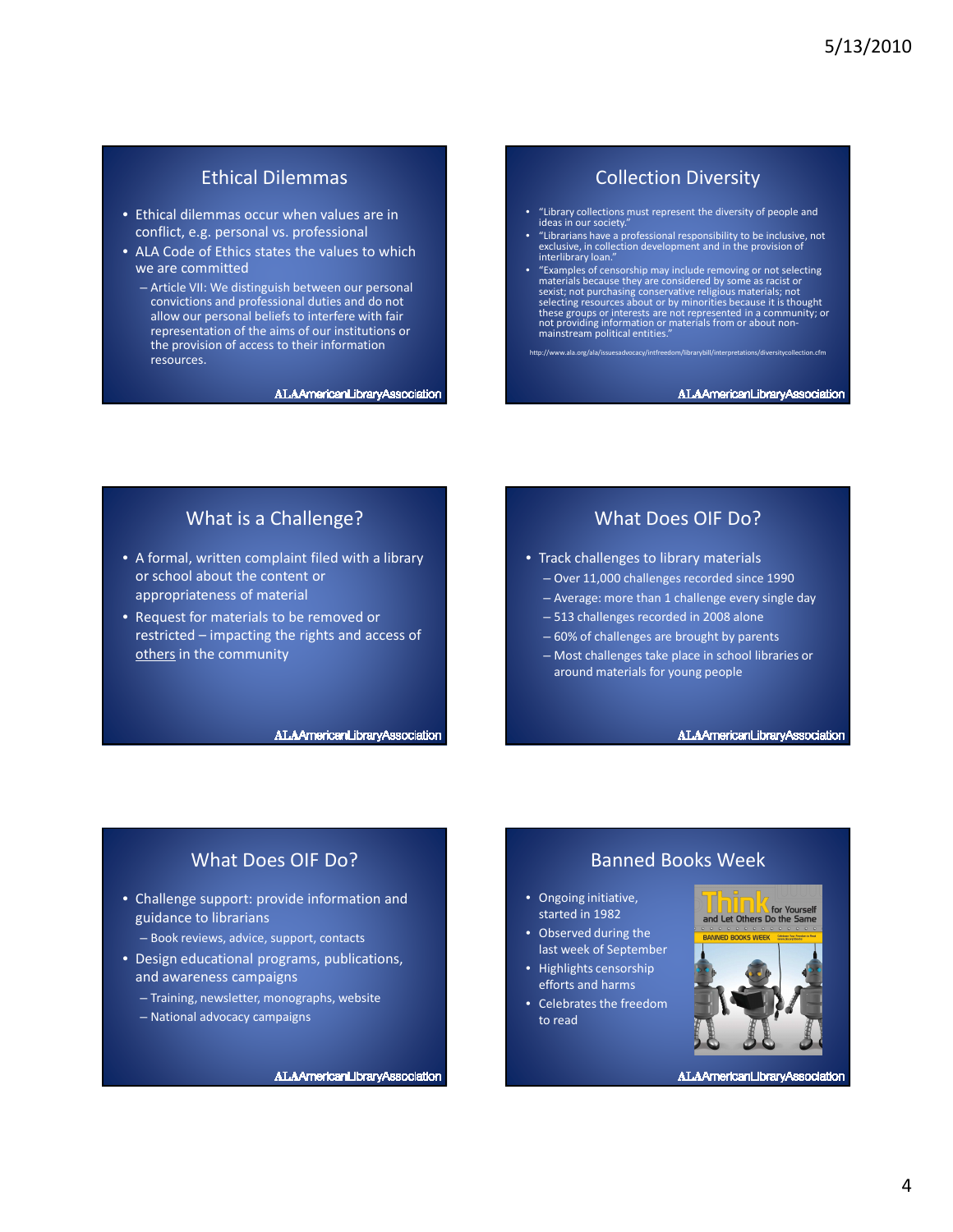#### Recent Issues and Events

- West Bend, Wisconsin
	- Challenge to nearly 100 books with GLBT themes
	- Separate request for public burning of Baby Be Bop
	- 4 Library Board members removed
	- Library retained all books in YA collection



ALAAmericanLibraryAssociation

## Recent Issues and Events

- Nicholasville, Kentucky – Two library workers fired for violating policy
	- Personally objected to library materials and denied access to users – "Child protection or
	- censorship?"
	- Library chose to retain it but created new section for graphic novels

# ALAN MOORE KEVIN O'NEILL<br>THE LEAGUE OF EXTRONDINANT GENTLENEN<br>BLACK DOSSIER



ALAAmericanLibraryAssociation



## Which Books Get Challenged?



#### 10 Most Challenged Books of 2009

- 1. TTYL, TTFN, L8R, G8R (Series), Lauren Myracle
- 2. "And Tango Makes Three," Justin Richardson/Peter Parnell
- 3. "The Perks of Being A Wallflower," Stephen Chbosky
- 4. "To Kill a Mockingbird," Harper Lee
- 5. Twilight (series), Stephenie Meyer
- 6. "Catcher in the Rye," J.D. Salinger
- 7. "My Sister's Keeper," Jodi Picoult
- 8. "The Earth, My Butt, and Other Big Round Things," Carolyn Mackler
- 9. "The Color Purple," Alice Walker
- 10. "The Chocolate War," Robert Cormier

ALAAmericanLibraryAssociation

## Why? Reasons include…

- 1. TTYL, TTFN, L8R, G8R (Series): Offensive Language, Sexually Explicit, Unsuited to Age Group
- 2. "And Tango Makes Three": Homosexuality, Sexism, Anti-Family, Religious Viewpoint, Unsuited to Age Group
- 3. "The Perks of Being A Wallflower": Drugs, Homosexuality, Nudity, Offensive Language, Sexually Explicit, Suicide, Unsuited to Age Group
- 4. "To Kill a Mockingbird": Racism, Offensive Language, Unsuited to Age Group
- 5. Twilight (series): Sexually Explicit, Religious Viewpoint, Unsuited to Age Group